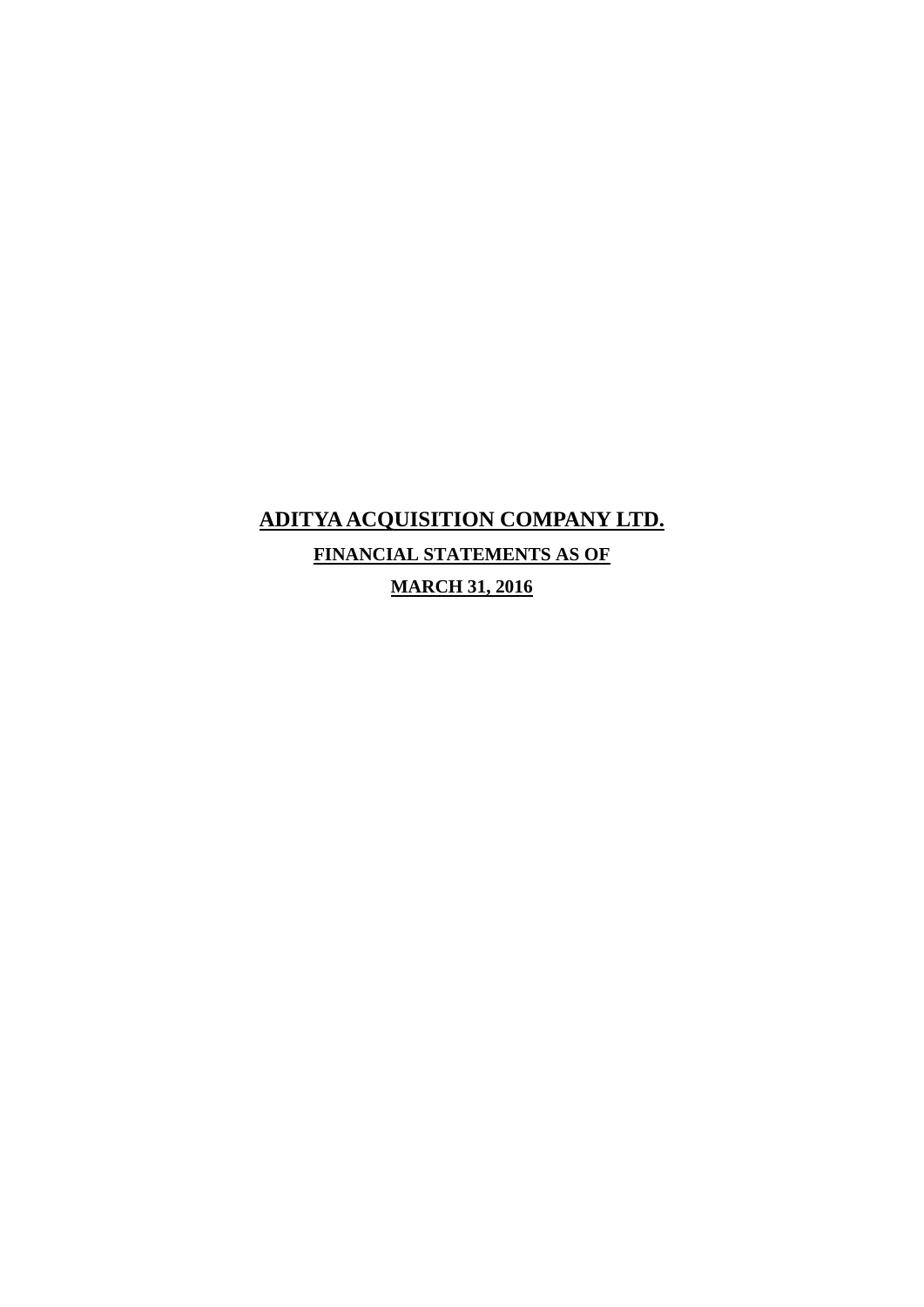## **ADITYA ACQUISITION COMPANY LTD. FINANCIAL STATEMENTS AS OF MARCH 31, 2016**

#### **TABLE OF CONTENTS**

|                                              | Page   |
|----------------------------------------------|--------|
| <b>Independent Auditors' Report</b>          |        |
| <b>Balance Sheets</b>                        | 2      |
| Statements of Profit or Loss                 | 3      |
| Statement of Changes in Shareholders' Equity | 4      |
| <b>Statements of Cash Flows</b>              | 5      |
| Notes to Financial Statements                | $6-10$ |

**The amounts are stated in New Israeli Shekels (NIS) in thousands.**

 $\overline{\phantom{a}}$   $\overline{\phantom{a}}$   $\overline{\phantom{a}}$   $\overline{\phantom{a}}$   $\overline{\phantom{a}}$   $\overline{\phantom{a}}$   $\overline{\phantom{a}}$   $\overline{\phantom{a}}$   $\overline{\phantom{a}}$   $\overline{\phantom{a}}$   $\overline{\phantom{a}}$   $\overline{\phantom{a}}$   $\overline{\phantom{a}}$   $\overline{\phantom{a}}$   $\overline{\phantom{a}}$   $\overline{\phantom{a}}$   $\overline{\phantom{a}}$   $\overline{\phantom{a}}$   $\overline{\$ 

 $\overline{\phantom{a}}$  , and the set of the set of the set of the set of the set of the set of the set of the set of the set of the set of the set of the set of the set of the set of the set of the set of the set of the set of the s

 $\overline{\phantom{a}}$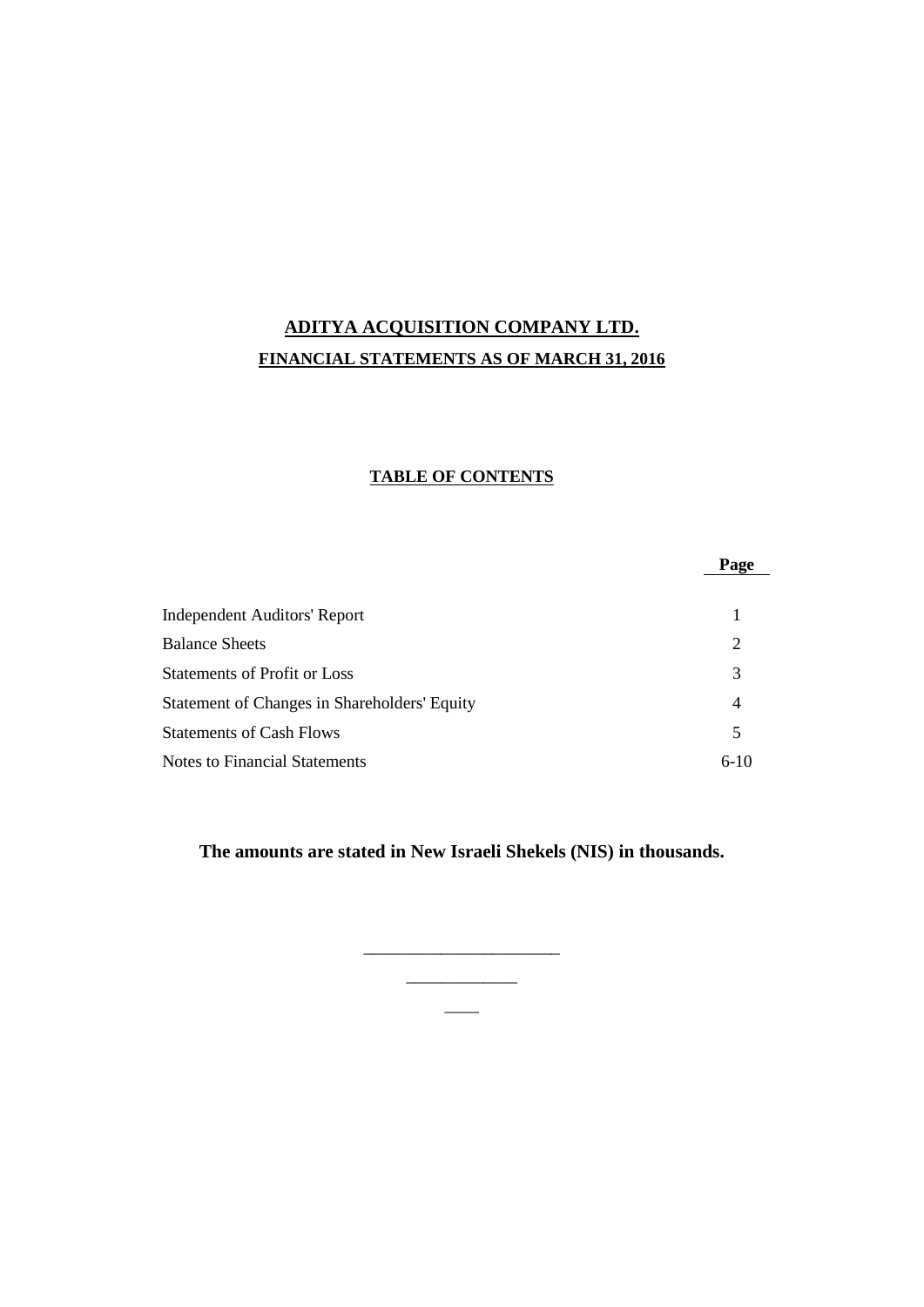## **INDEPENDENT AUDITORS' REPORT TO THE SHAREHOLDERS OF ADITYA ACQUISITION COMPANY LTD.**

We have audited the accompanying balance sheet of Aditya Acquisition Company ltd, (the "Company") as of March 31, 2016 and 2015 and the related statement of profit or loss, changes in shareholders' equity and cash flows for the years then ended. These financial statements are the responsibility of the Company's Board of Directors and management. Our responsibility is to express an opinion on these financial statements based on our audits.

We conducted our audits in accordance with generally accepted auditing standards in Israel, including those prescribed by the Auditor's Regulations (Auditor's Mode of Performance), 1973. Those standards require that we plan and perform the audit to obtain reasonable assurance about whether the financial statements are free of material misstatement. An audit includes examining, on a test basis, evidence supporting the amounts and disclosures in the financial statements. An audit also includes assessing the accounting principles used and significant estimates made by the board of directors and management, as well as evaluating the overall financial statement presentation. We believe that our audits and the reports of other auditors provide a reasonable basis for our opinion.

In our opinion, the financial statements referred to above present fairly, in all material respects, the financial position of the Company as of March 31, 2016 and 2015 and the results of its operations, changes in its shareholders' equity and cash flows for the years then ended, in conformity with generally accepted accounting principles in Israel (Israeli GAAP).

> **Ziv Haft Certified Public Accountants (Isr.) BDO Member Firm**

Tel-Aviv, Israel May 1, 2016

- 1 -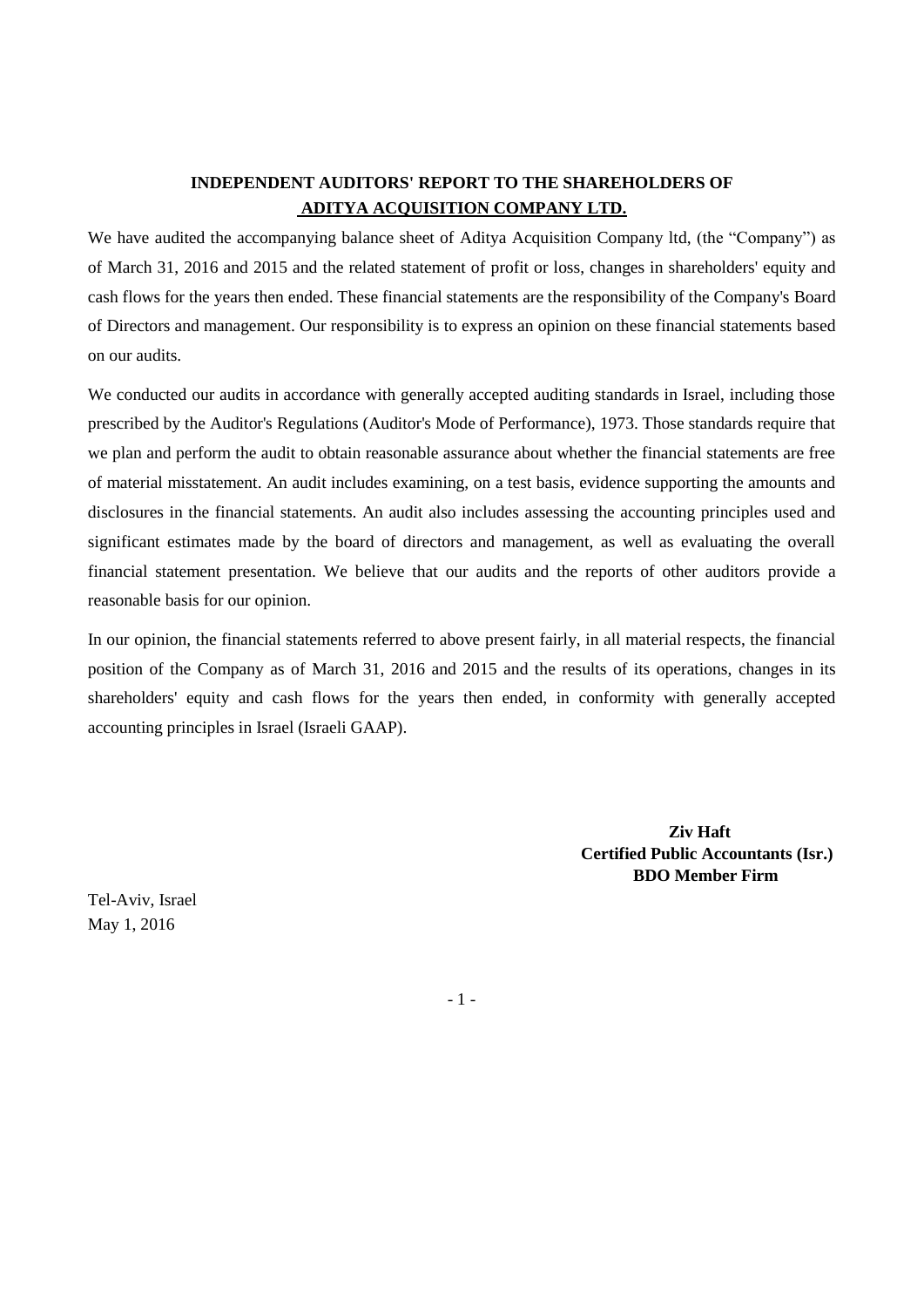## **BALANCE SHEETS (NIS in thousands)**

|                                   |                | As on<br>March 31, |        |  |
|-----------------------------------|----------------|--------------------|--------|--|
|                                   | <b>Note</b>    | 2016               | 2015   |  |
| <b>CURRENT ASSETS:</b>            |                |                    |        |  |
| Cash and cash equivalents         | 3              | 532                | 375    |  |
| Unbilled receivable               |                | 1,703              | 1,055  |  |
| Other accounts receivable         | $\overline{4}$ | 778                | 602    |  |
|                                   |                | 3,013              | 2,032  |  |
| Property and equipment            | $\mathfrak{S}$ | 25                 | 23     |  |
| Deferred tax assets               | 6              | 200                | 174    |  |
|                                   |                | 3,238              | 2,229  |  |
| <b>CURRENT LIABILITIES:</b>       |                |                    |        |  |
| Accounts payable                  |                | 140                | 267    |  |
| Other accounts payable            | $\overline{7}$ | 3,089              | 1,882  |  |
|                                   |                | 3,229              | 2,149  |  |
| <b>NUN - CURRENT LIABILITIES:</b> |                |                    |        |  |
| Loans from related party          | $\,8\,$        |                    | 598    |  |
| <b>SHAREHOLDERS' EQUITY:</b>      |                |                    |        |  |
| Share capital                     | 9              | $\ast$             | $\ast$ |  |
| Accumulated deficit               |                | (518)              | 14     |  |
| Net profit (loss)                 |                | 527                | (532)  |  |
|                                   |                | 9                  | (518)  |  |
|                                   |                | 3,238              | 2,229  |  |

\*) less than 1K NIS.

Sudhir Valia Director

May 1, 2016

Date of approval of the financial statements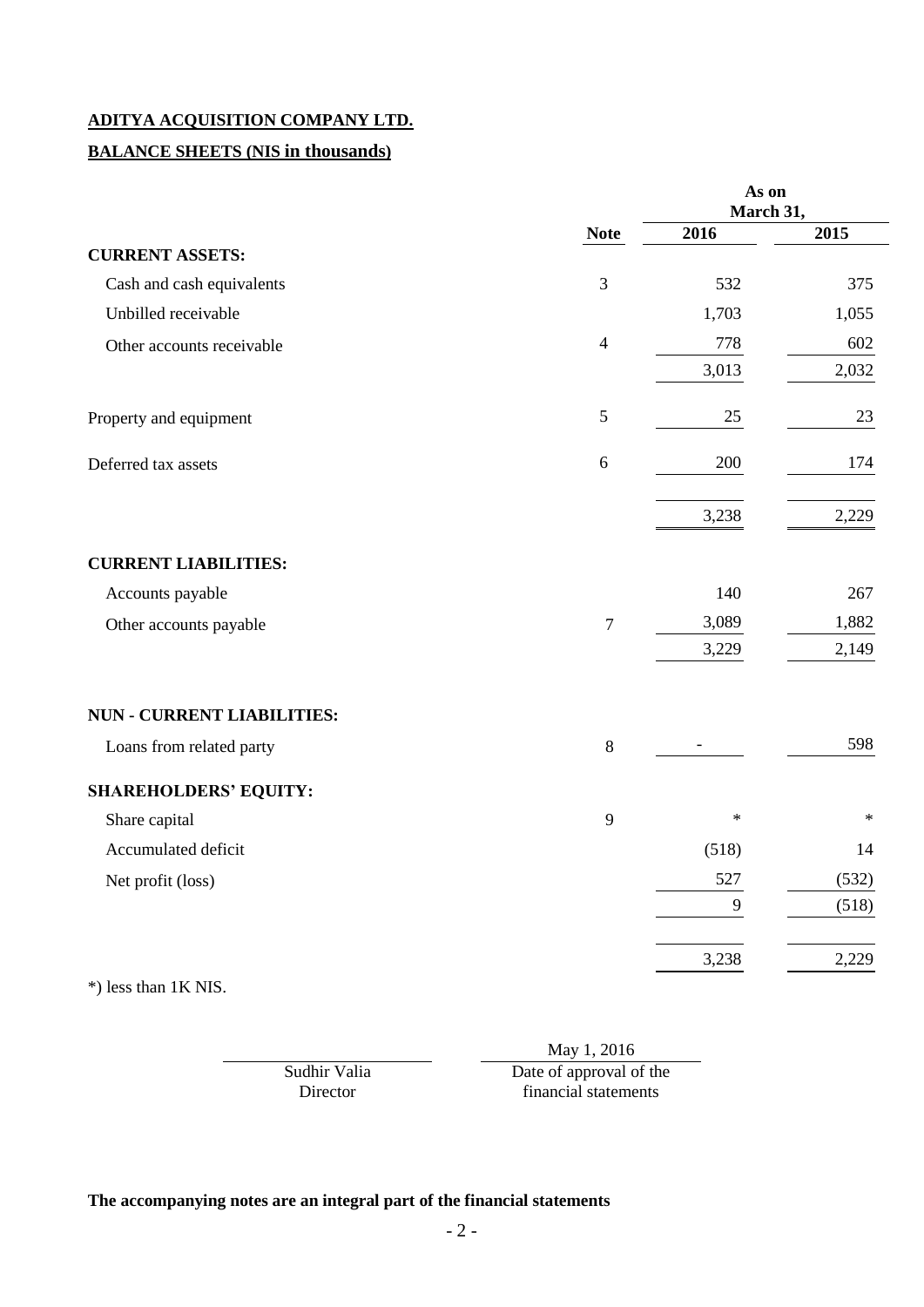## **STATEMENTS OF PROFIT OR LOSS (NIS in thousands)**

|                                   |             | For the year ended<br>March 31, |           |
|-----------------------------------|-------------|---------------------------------|-----------|
|                                   | <b>Note</b> | 2016                            | 2015      |
| Revenue                           |             | 13,852                          | 10,598    |
| Cost of Services                  | 10          | (13,070)                        | (10, 803) |
| Operating profit (loss)           |             | 782                             | (205)     |
| Financial expenses, net           | 11          | 20                              | 139       |
| Profit (Loss) before income taxes |             | 762                             | (344)     |
| Tax expenses                      | 12          | 235                             | 188       |
| Net profit (loss)                 |             | 527                             | (532)     |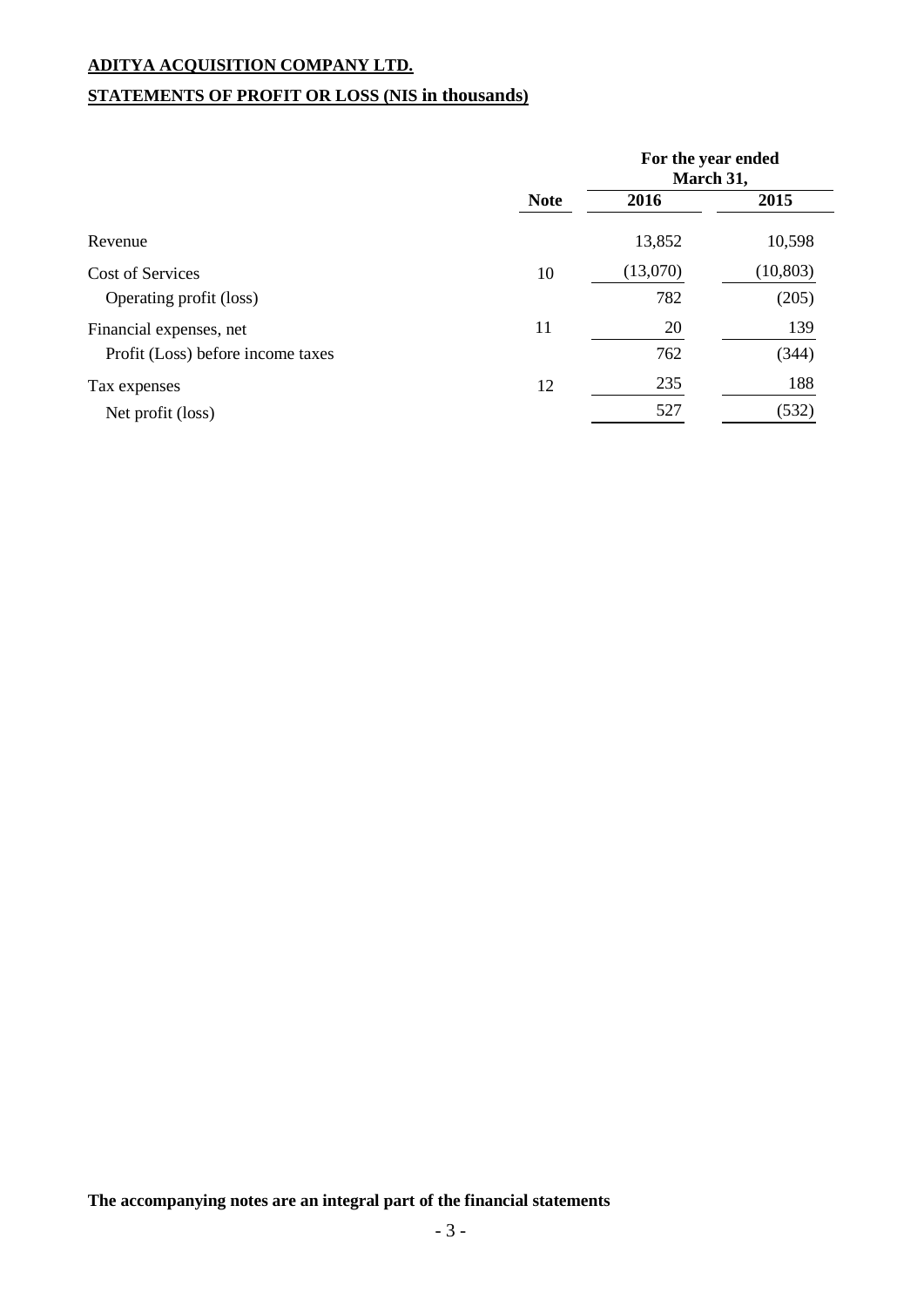## **STATEMENT OF CHANGES IN SHAREHOLDERS' EQUITY (NIS in thousands)**

|                                          | <b>Share</b><br>capital | <b>Accumulated</b><br>deficit | <b>Total</b> |
|------------------------------------------|-------------------------|-------------------------------|--------------|
| <b>Balance as of April 1, 2014</b>       | $\ast$                  | 14                            | 14           |
| Changes in equity (deficiency) for 2014: |                         |                               |              |
| Net Loss                                 |                         | (532)                         | (532)        |
| <b>Balance at March 31, 2015</b>         | $\ast$                  | (518)                         | (518)        |
| <b>Changes in equity for 2015:</b>       |                         |                               |              |
| Net profit                               |                         | 527                           | 527          |
| <b>Balance at March 31, 2016</b>         | $\ast$                  | 9                             | 9            |

\*) less than 1K NIS.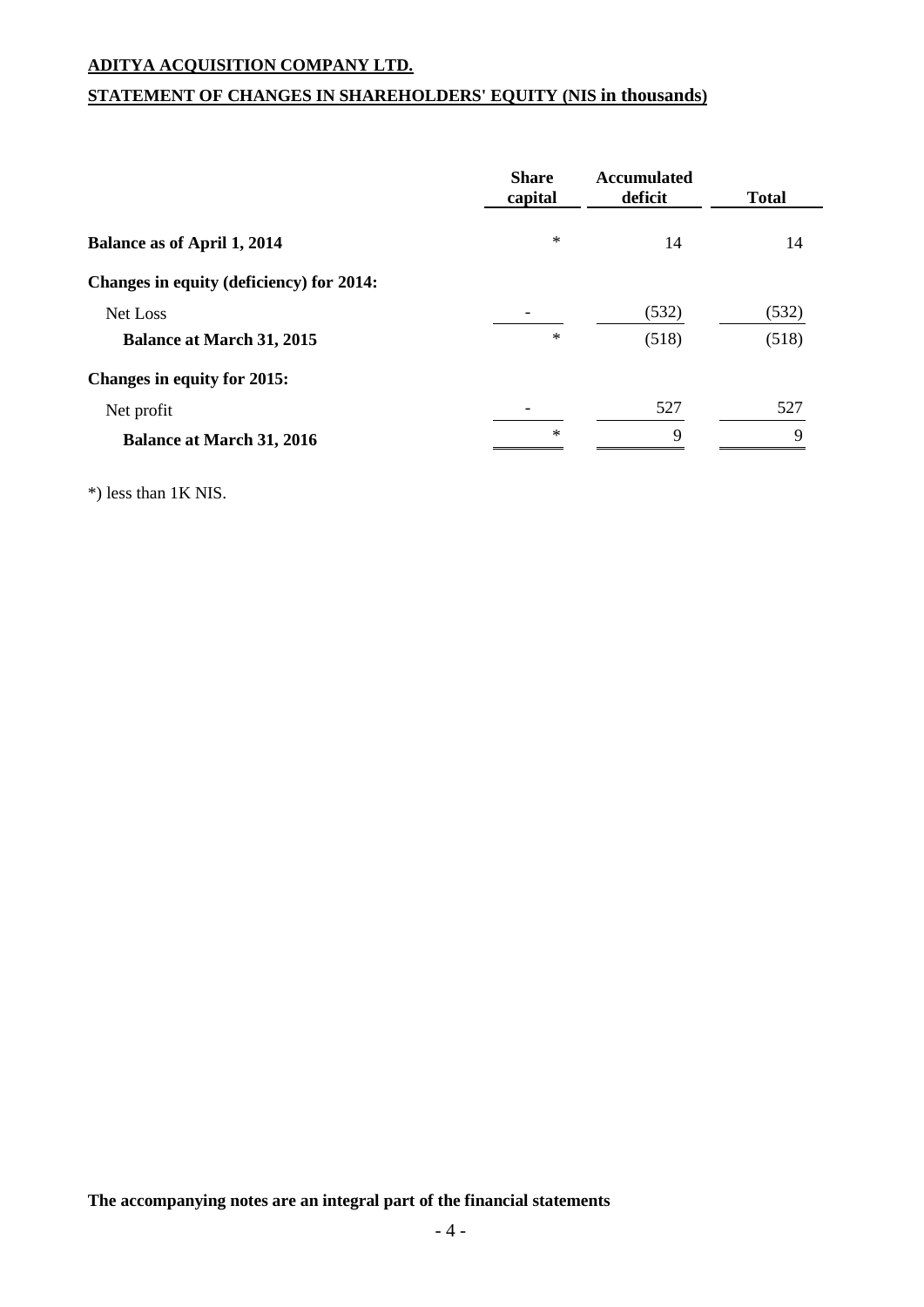## **STATEMENTS OF CASH FLOWS (NIS in thousands)**

|                                                                                                                        | <b>Year ended</b><br>March 31, |         |  |
|------------------------------------------------------------------------------------------------------------------------|--------------------------------|---------|--|
|                                                                                                                        | 2016                           | 2015    |  |
| <b>Cash flows from operating activities:</b>                                                                           |                                |         |  |
| Net profit (loss) for the period<br>Adjustments to reconcile net loss to net cash provided by<br>operating activities: | 527                            | (532)   |  |
| Depreciation                                                                                                           | 17                             | (8)     |  |
| Decrease (Increase) in Unbilled receivable                                                                             | (1,214)                        | 135     |  |
| Increase in other account receivable                                                                                   | (176)                          | (579)   |  |
| Increase in accounts payable                                                                                           | (127)                          | 41      |  |
| Increase in other accounts payable                                                                                     | 1,773                          | 1,027   |  |
| Decrease in Deferred taxes                                                                                             | (26)                           | (107)   |  |
| Net cash provided by (used in) operating activities                                                                    | 774                            | (7)     |  |
| <b>Cash flows from investing activities:</b>                                                                           |                                |         |  |
| Purchase of property and equipment                                                                                     | (19)                           | (11)    |  |
| Net cash used in investing activities                                                                                  | (19)                           | (11)    |  |
| <b>Cash flows from financing activities:</b>                                                                           |                                |         |  |
| Loan repayment                                                                                                         | (598)                          | (1,793) |  |
| Net cash provided by (used in) investing activities                                                                    | (598)                          | (1,793) |  |
| Decrease in cash and cash equivalents                                                                                  | 157                            | (1,811) |  |
| Cash and cash equivalents at beginning of period                                                                       | 375                            | 2,186   |  |
| Cash and cash equivalents at end of period                                                                             | 532                            | 375     |  |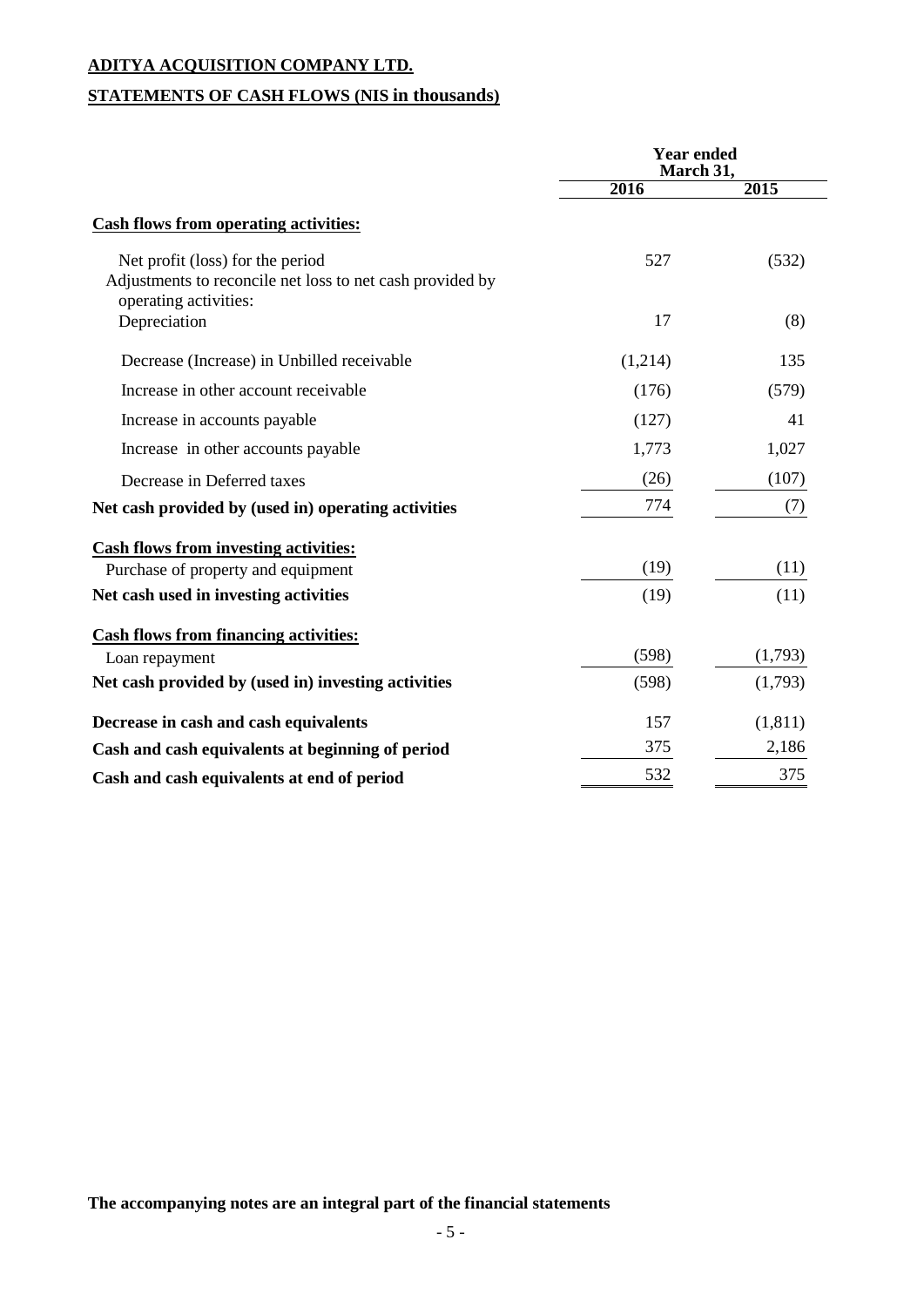#### **NOTES TO FINANCIAL STATEMENTS (NIS in thousands)**

#### **NOTE 1 - GENERAL:**

- **A.** Aditya Acquisition Company Ltd. (hereinafter: the "Company") incorporated in Israel on April 22, 2007 and commenced operations In April 2013.
- **B.** The Company is engaged in the provision of manufacturing services mainly to manufacturing pharmaceuticals companies.
- **C.** The Company is wholly owned subsidiary of Alkaloida Chemical Company Exclusive Group Limited, a corporation organized under the law of Hungary.
- **D**. The Company signed a Services Agreement with related parties in which the related parties shall pay to the Company in consideration for the consulting services in relation to formulation / bulk drugs of certain pharmaceutical product lines, an amount equal to the costs of the Company in connection with the Services as reported by Company, plus certain percentage as total consideration (the "Services Fee").

#### **NOTE 2 - ACCOUNTING POLICIES:**

#### **A. General:**

The Financial statements have been prepared on the historical cost basis, are presented according to the nominal values and not reported values, nor values adjusted to the changes in the general purchasing power of the Israeli currency, in accordance with accepted accounting principles.

#### **B. Definitions:**

In these financial statements:

| The Company            | $\omega_{\rm{max}}$     | Aditya Acquisition Company ltd.                                            |  |  |  |  |
|------------------------|-------------------------|----------------------------------------------------------------------------|--|--|--|--|
| <b>Related Parties</b> | $\sim 100$ km s $^{-1}$ | Within the meaning of Statement of Opinion No. 29 of the Israeli Institute |  |  |  |  |
|                        |                         | of Certified Public Accountants.                                           |  |  |  |  |
| Index                  | $\sim 100$              | The Consumer Price Index as published by the Central Bureau                |  |  |  |  |
|                        |                         | of Statistics                                                              |  |  |  |  |

Foreign currency - Currency which is not the New Israeli Shekel.

#### **C. Foreign currency and linkage:**

- 1. Assets and liabilities in foreign currency or linked to it are presented at the representative rate of exchange on the balance sheet date. Income and expenses in foreign currency are recorded at the representative rate at the time of the transactions.
- 2. Assets and liabilities linked to the consumer price index are included according to the condition of linkage of the specific balances.
- 3. Linkage and exchange rate differences are recorded in the statement of operations when they occur.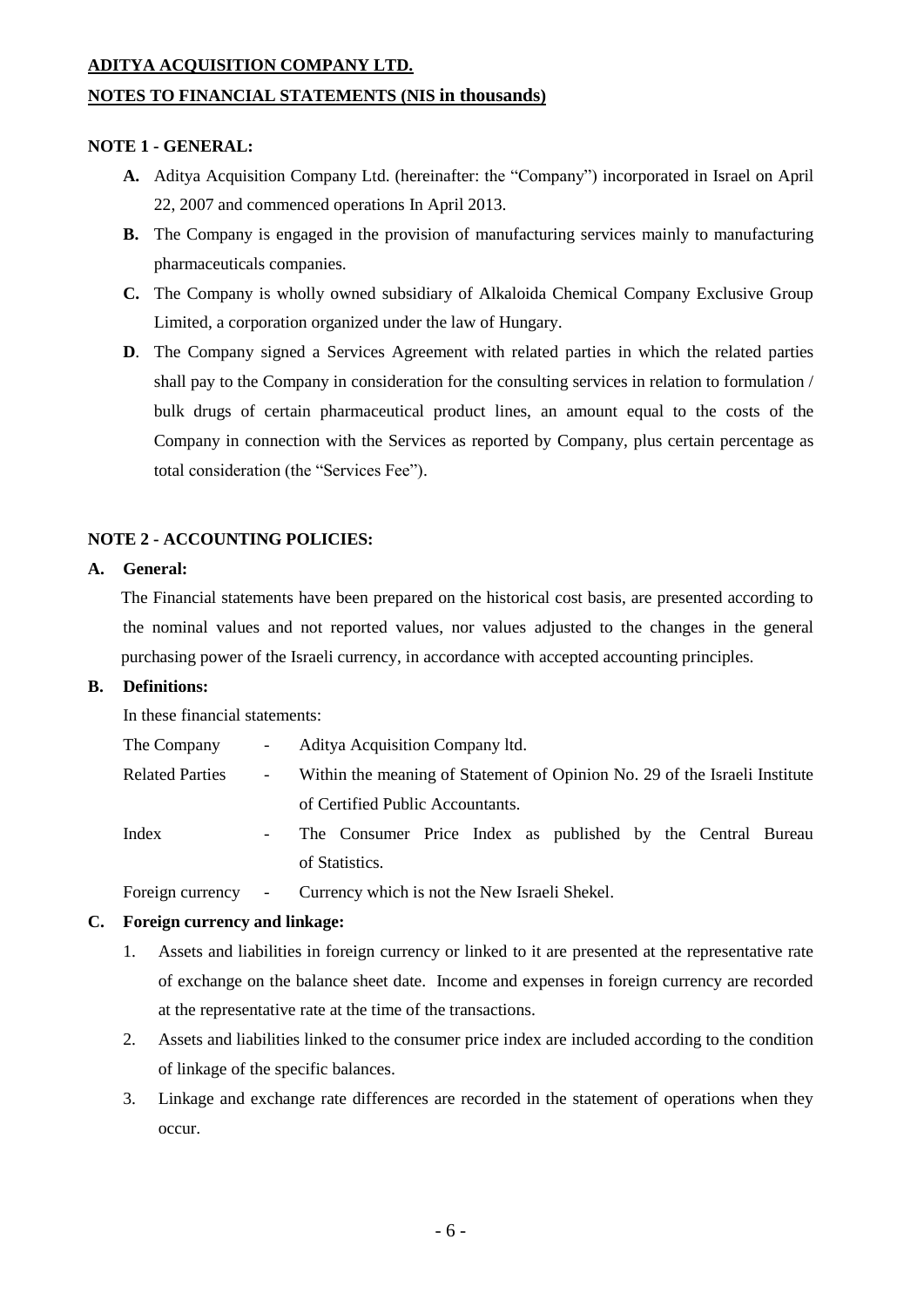#### **NOTES TO FINANCIAL STATEMENTS (NIS in thousands)**

#### **NOTE 2 - ACCOUNTING POLICIES (cont.)**

4. The consumer price index and exchange rate of the U.S. dollar ("dollar") and the changes during the financial statement year was as follows:

#### **C. Foreign currency and linkage (cont.):**

|                                 |       | March 31, |  |  |
|---------------------------------|-------|-----------|--|--|
|                                 | 2016  | 2015      |  |  |
| Consumer Price Index (points)   | 98.1  | 98.8      |  |  |
| U.S. Dollar (NIS to the dollar) | 3.766 | 3.98      |  |  |

**March 31,**

|                             | Percentage change<br>for the year ended<br>March 31, |       |
|-----------------------------|------------------------------------------------------|-------|
|                             | 2016                                                 | 2015  |
| <b>Consumer Price Index</b> | (1.01)                                               | (1.3) |
| U.S. Dollar                 | (3.48)                                               | 2.34  |

#### **D. Cash and cash equivalents:**

Cash and Cash equivalents include cash on hand, short-term deposits in banks for periods not in excess of 3 months and whose use is not limited.

#### **E. Property and equipment:**

Property and equipment are stated at cost net of accumulated depreciation and any impairment in value necessary in accordance with accounting Standard no. 15. Depreciation is calculated on the "Straight Line" basis, based on the estimated useful lives of the assets.

#### **F. Deferred tax:**

- 1. Deferred taxes are determined utilizing the asset and liability method based on the estimated future tax effects of temporary differences between the financial accounting and tax bases of assets and liabilities under the applicable tax laws.
- 2. Deferred tax balances are computed using the tax rates expected to be in effect when these differences reverse.
- 3. The Company recognizes deferred tax assets in respect of all the temporary differences that will result in deductible amounts in future years when future taxable income is expected to realize these differences.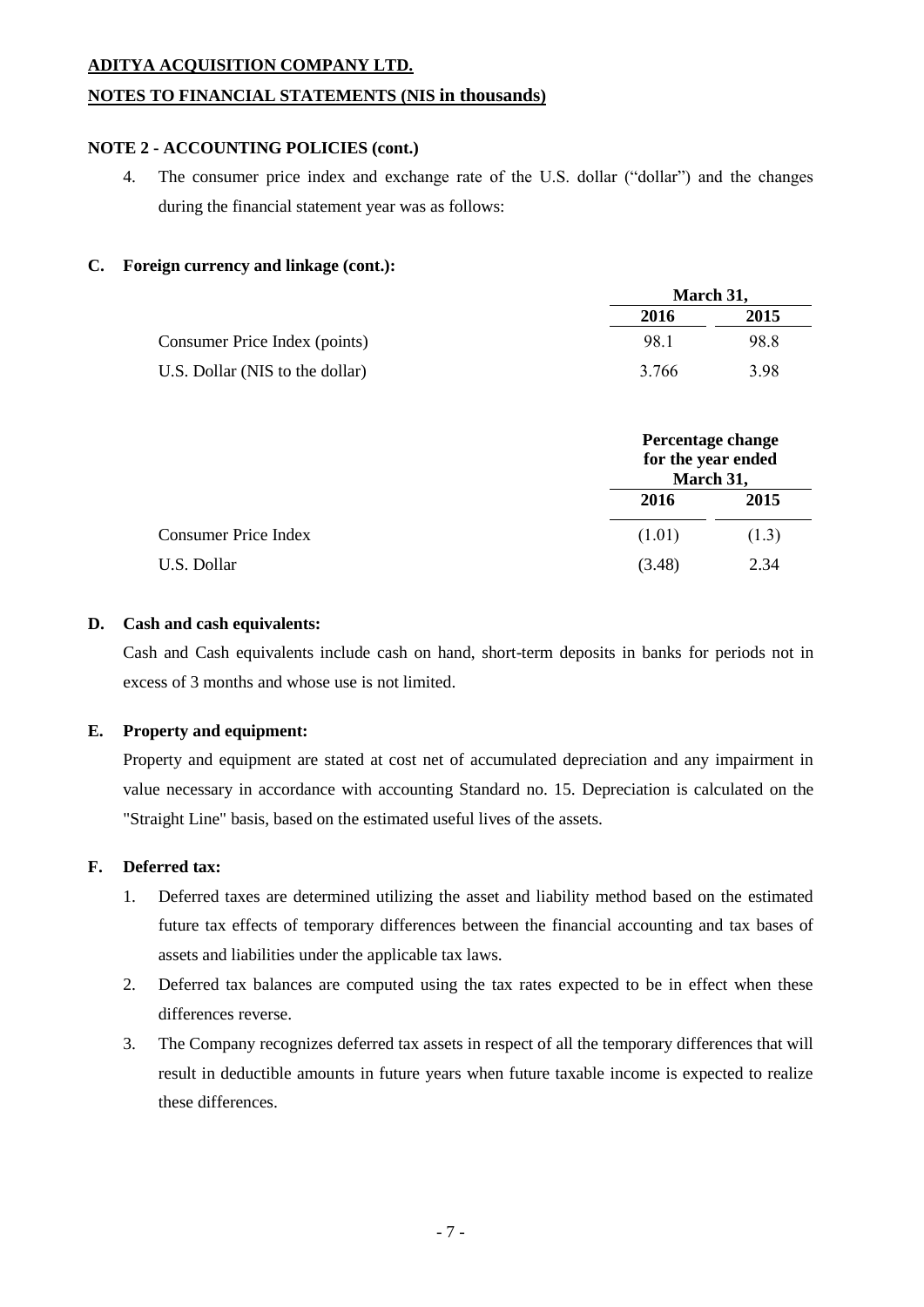## **ADITYA ACQUISITION COMPANY LTD. NOTES TO FINANCIAL STATEMENTS (NIS in thousands)**

### **NOTE 3 - CASH AND CASH EQUIVALENTS:**

|                        | March 31, |      |  |
|------------------------|-----------|------|--|
|                        | 2016      | 2015 |  |
| In New Israeli Shekels | 385       | 165  |  |
| In U.S. dollars        | 147       | 210  |  |
| <b>Total</b>           | 532       | 375  |  |

#### **NOTE 4 - OTHER ACCOUNTS RECEIVABLE:**

|                                  | March 31, |      |  |
|----------------------------------|-----------|------|--|
|                                  | 2016      | 2015 |  |
| Tax authorities                  | 692       | 456  |  |
| Prepaid expenses                 | 82        | 18   |  |
| Government authorities $- V.A.T$ | 3         |      |  |
| Other receivables                |           | 128  |  |
| <b>Total</b>                     | 778       | 602  |  |

### **NOTE 5 - PROPERTY AND EQUIPMENT:**

|                                    | <b>Electronic</b><br>equipment |
|------------------------------------|--------------------------------|
| Cost:                              |                                |
| Balance, March 31, 2015            | 31                             |
| <b>Additions</b>                   | 19                             |
| Disposals                          |                                |
| Balance, March 31, 2016            | 50                             |
| Depreciation:                      |                                |
| <b>Balance, March 31, 2015</b>     | 8                              |
| Additions                          | 17                             |
| Disposals                          |                                |
| Balance, March 31, 2016            | 25                             |
| Depreciated cost to March 31, 2016 | 25                             |
| Depreciated cost to March 31, 2015 | 23                             |
| <b>Rate of depreciation</b>        | 33%                            |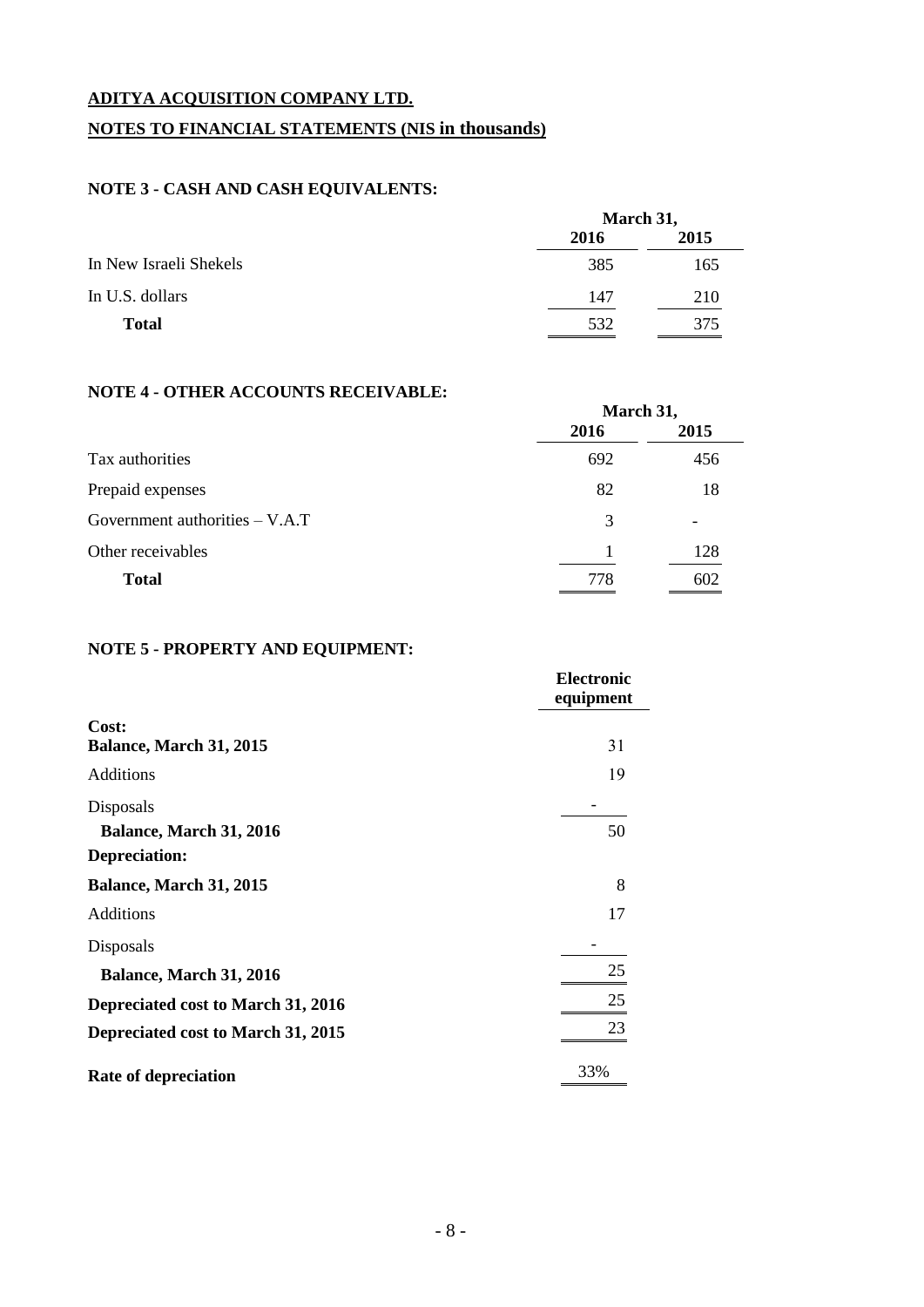#### **NOTES TO FINANCIAL STATEMENTS (NIS in thousands)**

#### **NOTE 6 - DEFERRED TAX ASSETES:**

Deferred tax is calculated on temporary differences under the liability method using the tax rate at the year the deferred tax assets are recovered.

The movement on the deferred tax account is as shown below:

|                        | March 31, |      |  |
|------------------------|-----------|------|--|
|                        | 2016      | 2015 |  |
| At 1 April             | 174       | 67   |  |
| Profit and loss charge | 26        | 107  |  |
| At 31 March            | 200       | 174  |  |

Deferred tax assets have been recognized in respect of all differences giving rise to deferred tax assets because it is probable that these assets will be recovered.

Deferred tax assets and liabilities are only offset where there is a legally enforceable right of offset and there is an intention to settle the balances net.

#### **NOTE 7 - OTHER ACCOUNTS PAYABLE:**

|                                         | March 31, |       |
|-----------------------------------------|-----------|-------|
|                                         | 2016      | 2015  |
| Employee and salary related liabilities | 1.423     | 1.343 |
| Accrued expenses                        | 1.666     | 530   |
| Government authorities $- V.A.T$        | -         | Q     |
| <b>Total</b>                            | 3,089     | 1,882 |

#### **NOTE 8 - LOANS FROM RELATED PARTY:**

In June 18, 2013 the Company singed a loan agreement with Alkaloida Chemical Company Zrt. (hereinafter "Alkaloida"). The loan bears interest at a fixed rate annually. During the year ended on March 31, 2016 the company repaid the rest of the loan.

#### **NOTE 9 - SHARE CAPITAL:**

#### **Composition:**

|                                          | March 31, 2016 and 2015 |                                  |  |
|------------------------------------------|-------------------------|----------------------------------|--|
|                                          | <b>Registered</b>       | <b>Issued and</b><br>outstanding |  |
| Ordinary Shares, NIS 0.01 par value each | 10,000,000              | 100                              |  |